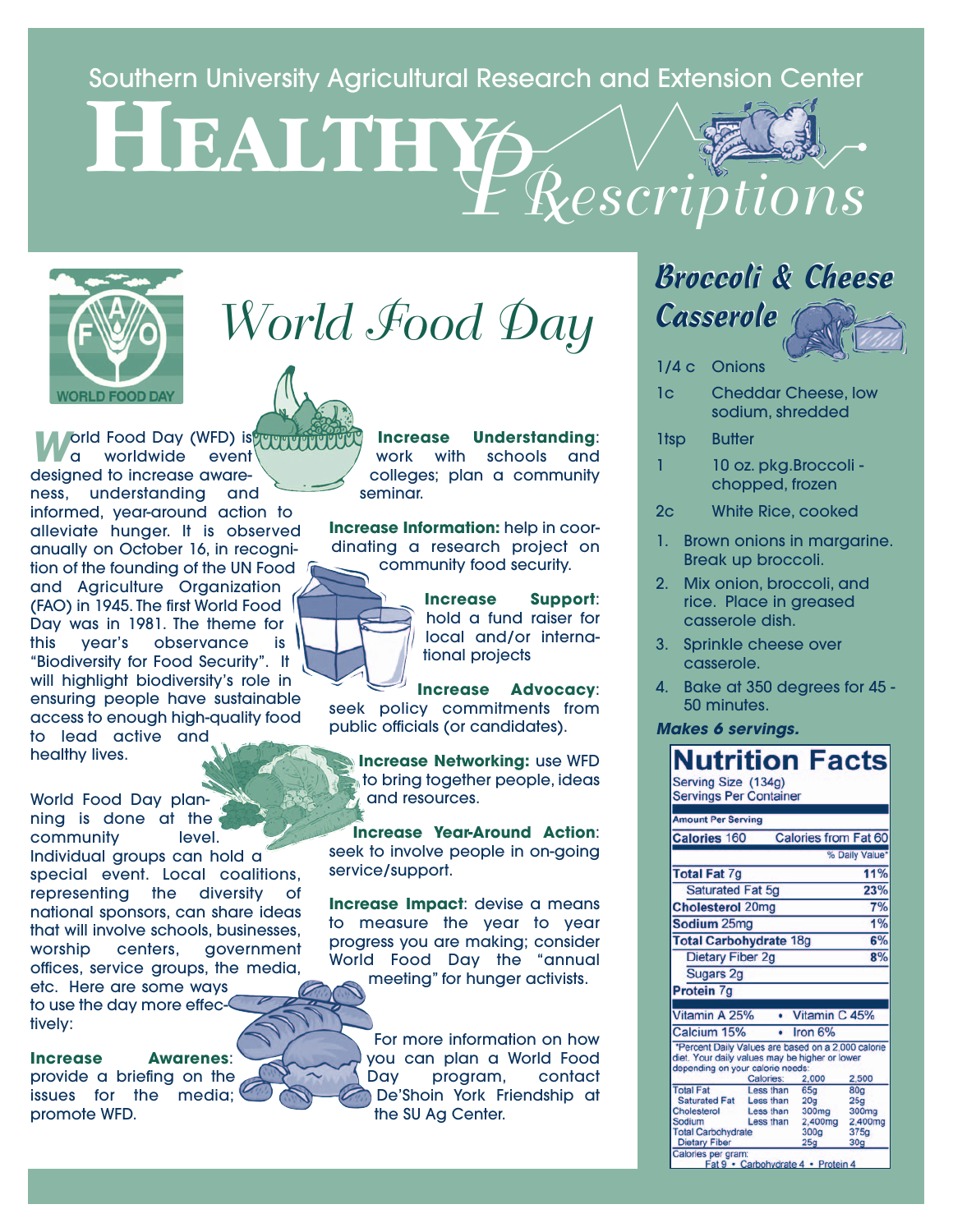# **2004 NATIONAL HEALTH & NUTRITION OBSERVANCES**

#### **SEPTEMBER**

Baby Safety Month Children's Eye Health and Safety Month Gynecologic Cancer Awareness Month Head Lice Prevention Month Healthy Aging Month Leukemia & Lymphoma Awareness Month National Cholesterol Education Month National Food Safety Education Month National Sickle Cell Month Ovarian Cancer Awareness Month National Alcohol & Drug Addiction Recovery Month Prostate Cancer Awareness Month Suicide Prevention Week **(5th-11th)** National Rehabilitation Week **(19th-25th)** National Reye's Syndrome Week **(19th-25th)** Family Health & Fitness Day USA **(27th)** National Women's Health & Fitness Day **(24th)**

#### **OCTOBER**

Celiac Sprue Awareness Month Cold and Flu Campaign Domestic Violence Awareness Month Health Literacy Month Healthy Lung Month Halloween Safety Month Let's Talk Month

National Breast Cancer Awareness Month National Brain Injury Awareness Month National Dental Hygiene Month National Down Syndrome Awareness Month National Family Sexuality Education Month National Liver Awareness Month National Lupus Awareness Month National Medical Librarians Month National Orthodontic Health Month National Physical Therapy Month National Spina Bifida Awareness Month Rett Syndrome Awareness Month Talk About Prescriptions Month World Blindness Awareness Month Mental Illness Awareness Week **(3rd-9th)** National Child Health Day **(4th)** Drive Safely Work Week **(4th-8th)** National Fire Prevention Week **(5th-11th)** National Depression Screening Day **(7th)** National Adult Immunization Awareness Week **(10th-16th)** National School Lunch Week **(11th-15th)** SAVE (Stop America's Violence Everywhere) Today **(13th)** National Mammography Day **(15th)** World Food Day **(16th)** National Radon Action Week **(19th-25th)** National Red Ribbon Celebration (Campaign to keep kids off drugs week **23rd-31st**)



RESEARCH & EXTENSION E N T E

AGRICULTURAL

#### **Resources/References:**

- 1. Food and Agriculture Organization of the United Nations www.fao.org
- 2. National Institute of Arthritis and Musculoskeletal and Skin Disease www.niams.nih.gov

3. U.S.National Committee for World Food Day www.worldfooddayusa.org

For Additional Resources contact **Southern University Agricultural Research and Extension Center at (225) 771-2242.**

Southern University Agricultural Research and Extension Center, an entity of the Southern University System, Leodrey Williams, Chancellor, Leon R. Tarver II, System President, S. Albert Gilliam, Chairman, Board of Supervisors. It is issued in furtherance of the Cooperative Extension Work Act of December 1971, in cooperation with the U. S. Department of Agriculture. All educational programs conducted by the SU Agricultural Research and Extension Center are provided to all ages regardless of race, national origin, or disability. Fifteen hundred copies of this publication were printed at a cost of \$776.25.

© SUAREC Office of Technology Services • pub.103 • 1.5M • 8/04

# **SU Agricultural Research and Extension Center c/o Healthy Prescriptions** Post Office Box 10010

Baton Rouge, Louisiana 70813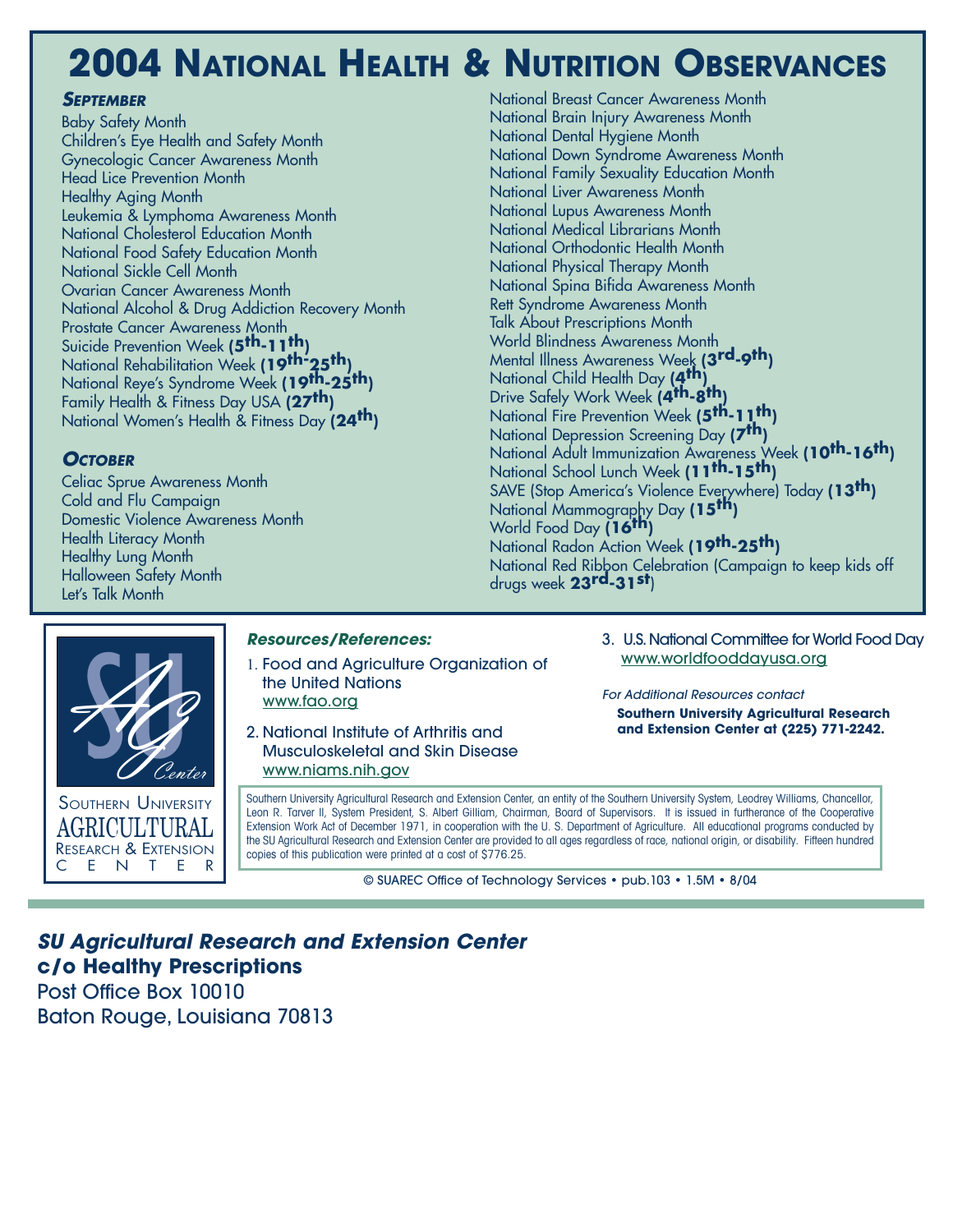# Southern University Agricultural Research and Extension Center

# **HEALTHY** *PRescriptions*

# **October is Lupus Awareness Month October is Lupus Awareness Month**

#### **What is Lupus?**

Lupus is an autoimmune (AW-toe-ih-MYOON) disease. Your body's immune system is like an army with hundreds of soldiers. The immune system's job is to fight foreign substances in the body, like germs and viruses.

But in autoimmune diseases, the immune system is out of control. It attacks healthy tissues, not germs.

You can't catch lupus from another person. It isn't cancer, and it isn't related to AIDS.

Lupus is a disease that can affect many parts of the body. Everyone reacts differently. One person with lupus may have swollen knees and fever. Another person may be tired all the time or have kidney trouble. Someone else may have rashes. Lupus can involve the joints,

the skin, the kidneys, the lungs, the

#### **SEPTEMBER/OCTOBER 2004**

Healthy Prescriptions is a bi-monthly newsletter published by the Southern University Agricultural Research and Extension Center. The newsletter is compiled by **Shantell Smith Jones**, Assistant Specialist-Health and **De'Shoin York Friendship**, Assistant Specialist- Nutrition. Design and Layout by **Donna Charles Badon**, Creative Specialist. This publication was made possible by a grant from the U.S. Department of Agriculture, Award # 2003-46100-01725.



heart and/or the brain. If you have lupus, it may affect two or three parts of your body. Usually, one person doesn't have all the possible symptoms.

There are three main types of lupus:

#### **1. Systemic lupus erythematosus** (eh-

RITH-eh-muh-TOE-sus) is the most common form. It's sometimes called SLE, or just lupus. The word "systemic" means that the disease can involve many parts of the body such as the heart, lungs, kidneys, and brain. SLE symptoms can be mild or serious.

**2. Discoid lupus erythematosus** mainly affects the skin. A red rash may appear, or the skin, face, scalp, or elsewhere may change color.

**3. Drug-induced lupus** is triggered by a few medicines. It's like SLE, but symptoms are usually milder. Most of the time, the disease goes away when the medicine is stopped. More men develop drug-induced lupus because the drugs that cause it, hydralazine and procainamide, are used to treat heart conditions that are more common in men.

## **What are the Signs and Symptoms of Lupus?**

Lupus may be hard to diagnose. It's often mistaken for other diseases. For this reason, lupus has been called the "great imitator." The signs of lupus differ from person to person. Some people have just a few signs; others have more.

#### **Common signs of Lupus are:**

• Red rash or color change on the face, often in the shape of a butterfly across the

nose and cheeks

• Painful or swollen joints

**I** Unexplained



- fever
- Chest pain with deep breathing
- Swollen glands
- Extreme fatigue (feeling tired all the time)
- **.** Unusual hair loss (mainly on the scalp)
- Pale or purple fingers or toes from cold or stress
- $\bullet$  Sensitivity to the sun
- Low blood count
- Depression, trouble thinking, and/or memory problems

Other signs are mouth sores, unexplained seizures (convulsions), "seeing things" (hallucinations), repeated miscarriages, and unexplained kidney problems.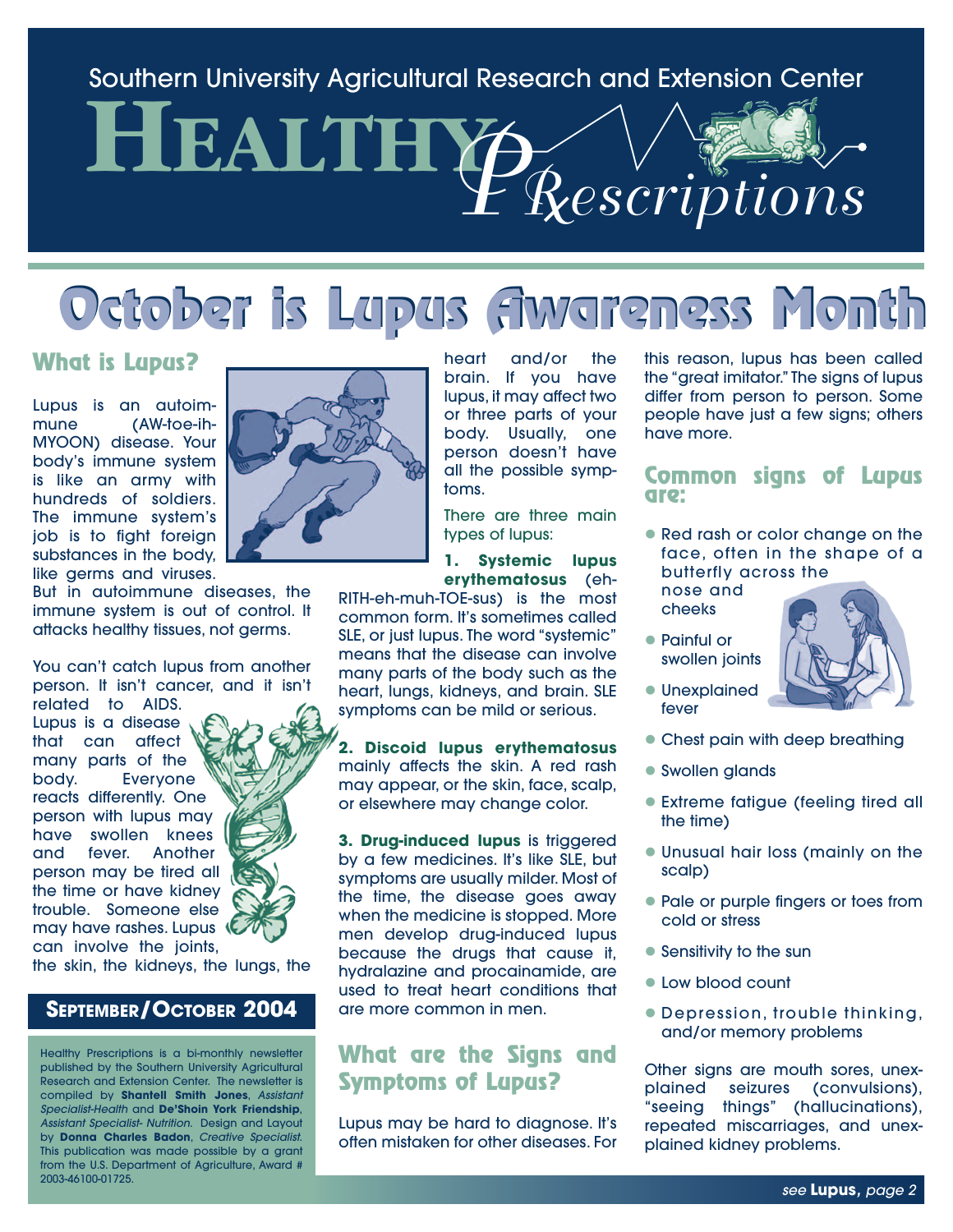# **Lupus Cont'd.**

## **What is a Flare?**

When symptoms appear, it's called a "flare." These signs may come and go. You may have swelling and rashes one

week and no symptoms at all the next. You may find that your symptoms flare after you've been out in the sun or after a hard day at work.

Even if you take medicine for lupus, you may find that there are times when the symptoms become

> worse. Learning to recognize that a flare is coming can help you take steps to cope with it. M a n y people feel very tired or have pain, a

rash, a fever, stomach discomfort, headache, or dizziness just before a flare. Steps to prevent flares, such as limiting the time you spend in the sun and getting enough rest and quiet, can also be helpful.

### **Preventing a Flare**

- Learn to recognize that a flare is coming
- Talk with your doctor
- $\bullet$  Try to set realistic goals and priorities
- Limit the time you spend in the sun
- Maintain a healthy diet
- **Develop coping skills to help** limit stress
- **Get enough rest and** quiet
- **Moderately** exercise when possible
- Develop a support system by surrounding yourself with people you trust and feel comfortable with (family, friends, etc.).

### **What Causes Lupus?**

We don't know what causes lupus. There is no cure, but in most cases lupus can be managed. Lupus

sometimes seems to run in families, which suggests the disease may be hereditary.



Having the genes isn't the whole story, though. The environment, sunlight, stress, and certain medicines may trigger symptoms in

some people. Other people who have similar genetic backgrounds may not get signs or symptoms of the disease. Researchers are trying to find out why.

### **Who Gets Lupus?**

Anyone can get lupus. But nine out of 10 people who have it are women. African American women are three times more likely to get lupus than white women. It's also more common in Hispanic/Latino, Asian, and American Indian women.

Both African Americans and Hispanics/Latinos tend to develop lupus at a younger age and have more symptoms at diagnosis

(including kidney problems). They also tend to have more severe disease than whites. For example, African American patients have more seizures and strokes, while Hispanic/Latino patients have more heart problems. We don't understand why some people seem to have more problems with lupus than others.

## **Hope Through Research**



Scientists are working to find out what causes lupus and how it can best be treated. Here are some of the questions they are trying to answer:

- Who gets lupus and why?
- Why are women more likely to get lupus than men?
- l Why are there more cases of lupus among certain racial and ethnic groups?
- What goes wrong in the immune system and why?
- What genes play a role in lupus?
- **How can we fix an immune** system that isn't working well?
- $\bullet$  How can lupus symptoms best be treated?

The National Institutes of Health (NIH) supports research on health and disease. The National Institute of Arthritis and Musculoskeletal and Skin Diseases (NIAMS) support research on the bones, joints, muscles, connective tissue, and skin. These are the parts of the body that can be affected by lupus.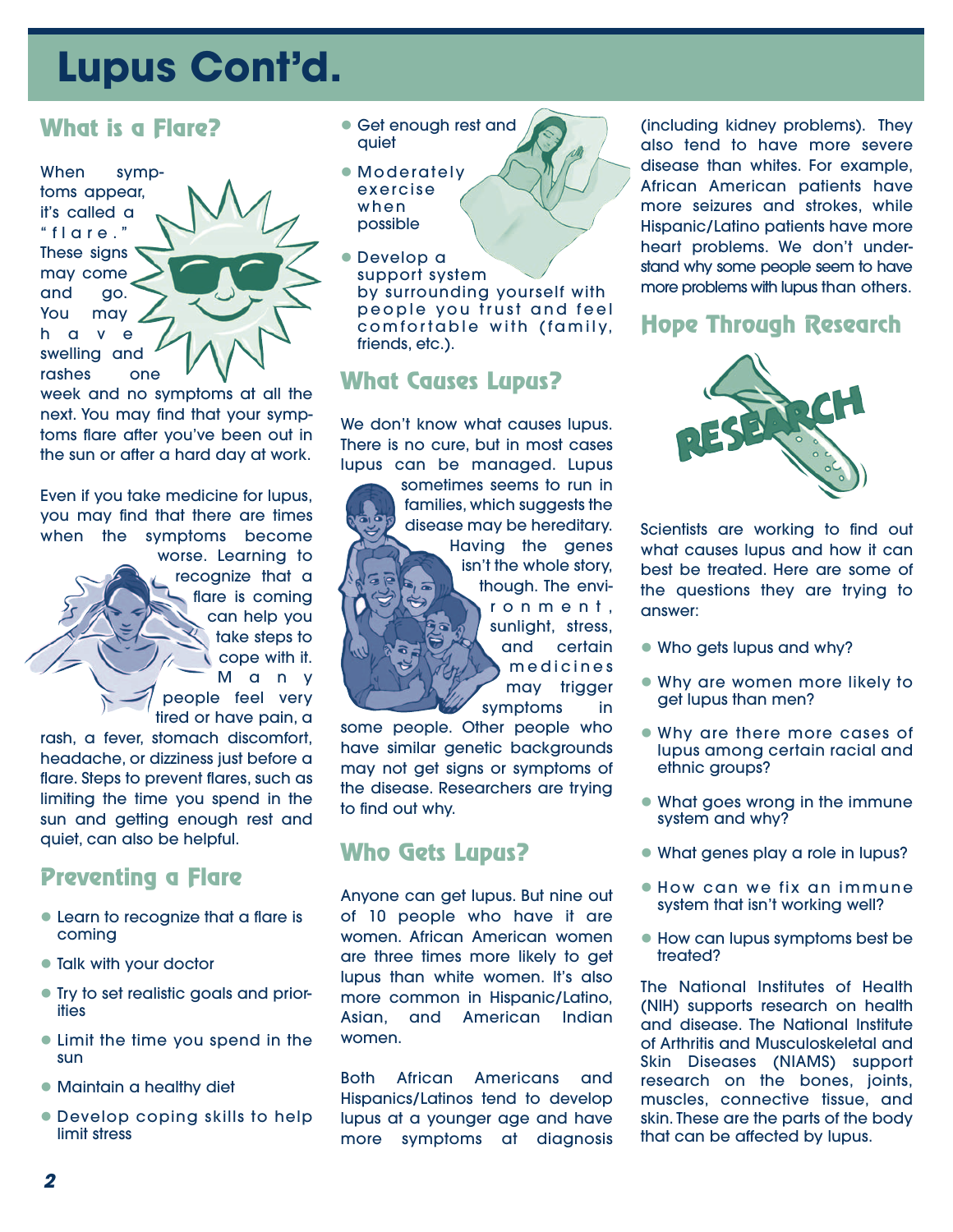# **Color Your Plate with a Healthy Spectrum of Color with Fruits and Vegetables**

**A**s we are about to end another<br>summer, don't forget about the bounty of fruits and vegetables that exist.

With the advancements in agriculture and increase imports of produce from other countries, you can still purchase fruits and vegetables at a reasonable price in local grocery stores. By coloring your daily diet with bright oranges, deep reds, dark greens, majestic blues and purples, and sunshine yellows you can actually help lower your risk of specific chronic

diseases! The more colors you see on the plate, the more health promoting properties you are receiving from your fruits and vegetables.

Historically, African Americans have always consumed a diet that was moderate in fruits and vegetables. However with the decrease in small farms and acculturation, eating fruits and vegetables were becoming a very low denominator as a part of our meal pattern. But with the resurgence of nutrition and how it relates to optimal health and chronic disease prevention and control, many African Americans are slowly picking up the trend of increasing fruit and vegetable consumption.

Nutrition research indicates that colorful fruits and vegetables contain essential vitamins, minerals and phyotchemicals that help prevent diseases such as cancer, promote health and help you feel great!

Antioxidants or phytochemicals are your cells' protectors. They protect your body's cells just as oil or paint protects your car from rust! Cells need protecting because oxidation creates damaging byprod-

ucts. These byproducts, called free radicals, occur when some oxygen molecules become highly reactive. These free radicals can cause cell damage that may lead to heart disease, cancer, and weakening of the immune system. Antioxidants help to prevent the damaging effects of free radicals by controlling them or transforming them to less damaging compounds. Some better known antioxi-

dants include vitamin C, vitamin E and beta carotene. Beta carotene is converted to vitamin A in the body.

So lets color our plate with:

#### **Reds**



When you add deep reds or bright pinks to your daily diet, you are also adding a powerful

antioxidant called lycopene. **Lycopene** is found in tomatoes, red and pink grapefruit, watermelon and guava. A diet rich in lycopene has been suggested to reduce the risk of select cancers, including prostate cancer.

#### **Greens**

**Lutein and zeaxanthin** that are found in spinach, collards, kale and broccoli have antioxidant properties that protect your eyes by keeping your retina strong. Also research

indicates that green cruciferous vegetables (cabbage, brussel sprouts, cauliflower,

kale, and turnips) may reduce the risk of cancerous tumors.

### **Oranges and Yellows**

Orange and yellow fruits and vegetables like sweet potatoes, carrots, and apricots, include **beta carotene**. This carotenoid is a natural antioxidant and enhances your immune system. The orange group is also rich in

vitamin C and E. Folate, most often found in leafy greens, is also



found in orange fruits and vegetables and may help in the prevention of some birth defects.

#### **Blues and Purples**

Anthocyanins, are pigments responsible for the blue color in fruits and vegetables, and they may help

defend against harmful carcinogens. Blueberries, in

particular, are rich in vitamin C, folic acid, high in fiber and potassium.

What about getting **antioxidants from supplements?** Supplements lack the great variety of compounds in foods which may already have antioxidant powers. Most important high doses of nutrients as pills can be harmful. For example, high doses of vitamin A can be toxic. Furthermore, a high dose of one nutrient can offset the benefits of another nutrient. Also these pills do not contain the needed fiber - which has prevention power as well!

So the next time you look at your plate, make sure you have a spectrum of healthy color that will help improve your overall health!